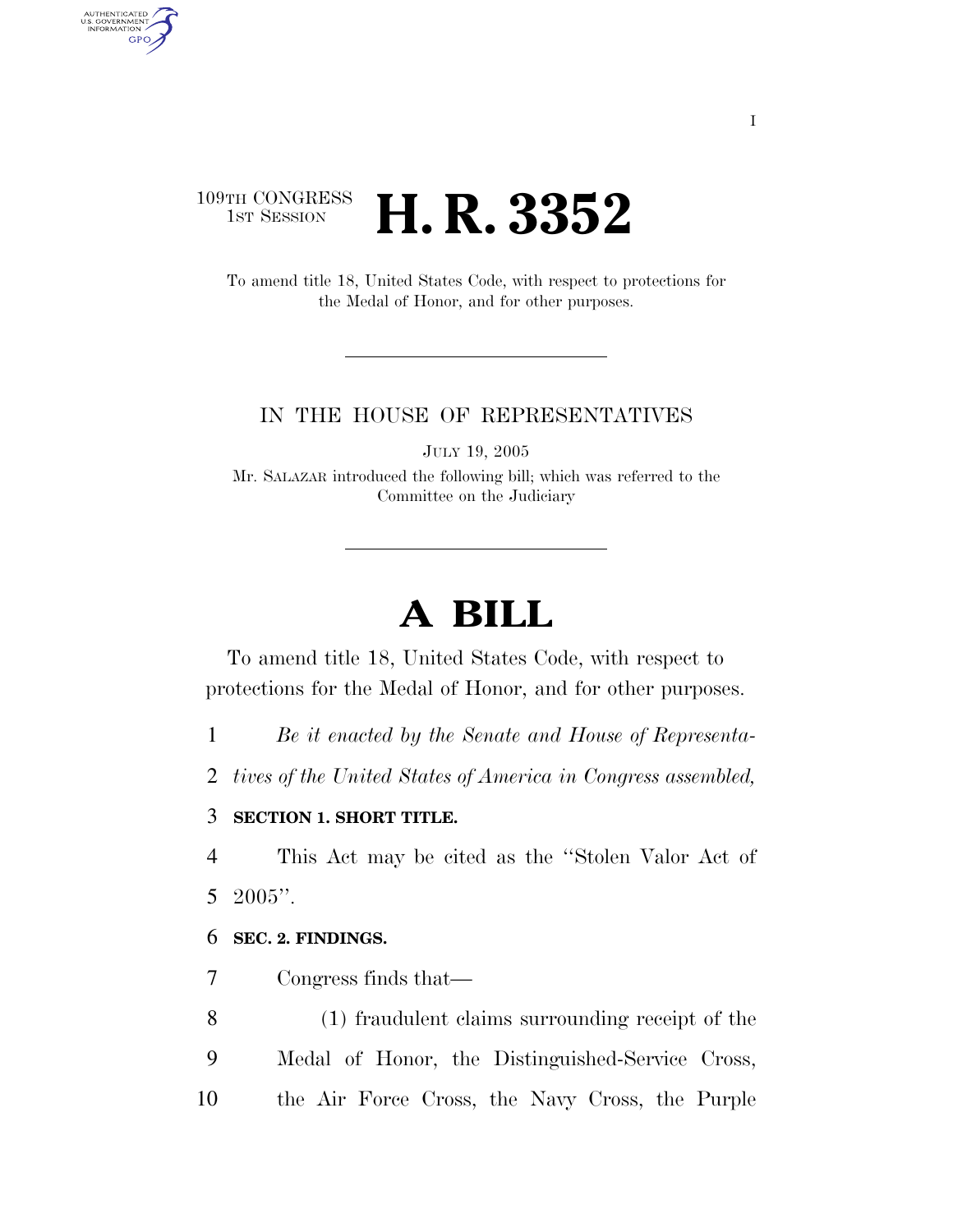| $\mathbf{1}$   | Heart, or any other medal or decoration awarded by      |
|----------------|---------------------------------------------------------|
| $\overline{2}$ | Congress or the armed forces damage the reputation      |
| 3              | and meaning of these medals;                            |
| $\overline{4}$ | (2) Federal law enforcement officers are cur-           |
| 5              | rently limited in their ability to prosecute fraudulent |
| 6              | claims of receipt of military medals; and               |
| 7              | (3) changes to the current statute are necessary        |
| 8              | to allow law enforcement personnel to protect the       |
| 9              | reputation and meaning of these medals.                 |
| 10             | SEC. 3. MILITARY MEDAL PROTECTIONS.                     |
| 11             | Section 704 of title 18, United States Code, is         |
| 12             | amended—                                                |
| 13             | $(1)$ in subsection $(a)$ —                             |
| 14             | (A) by inserting "purchases, attempts to                |
| 15             | purchase, solicits for purchase, mails, ships, im-      |
| 16             | ports, exports, produces blank certificates of re-      |
| 17             | ceipt," after "wears"; and                              |
| 18             | (B) by inserting "attempts to sell, adver-              |
| 19             | tises for sale, trades, barters or exchanges for        |
| 20             | anything of value" after "sells";                       |
| 21             | (2) in subsection (b)(1), by inserting "or (b)"         |
| 22             | after "subsection (a)"                                  |
| 23             | (3) by redesignating subsection (b) as sub-             |
| 24             | section $(c)$ ;                                         |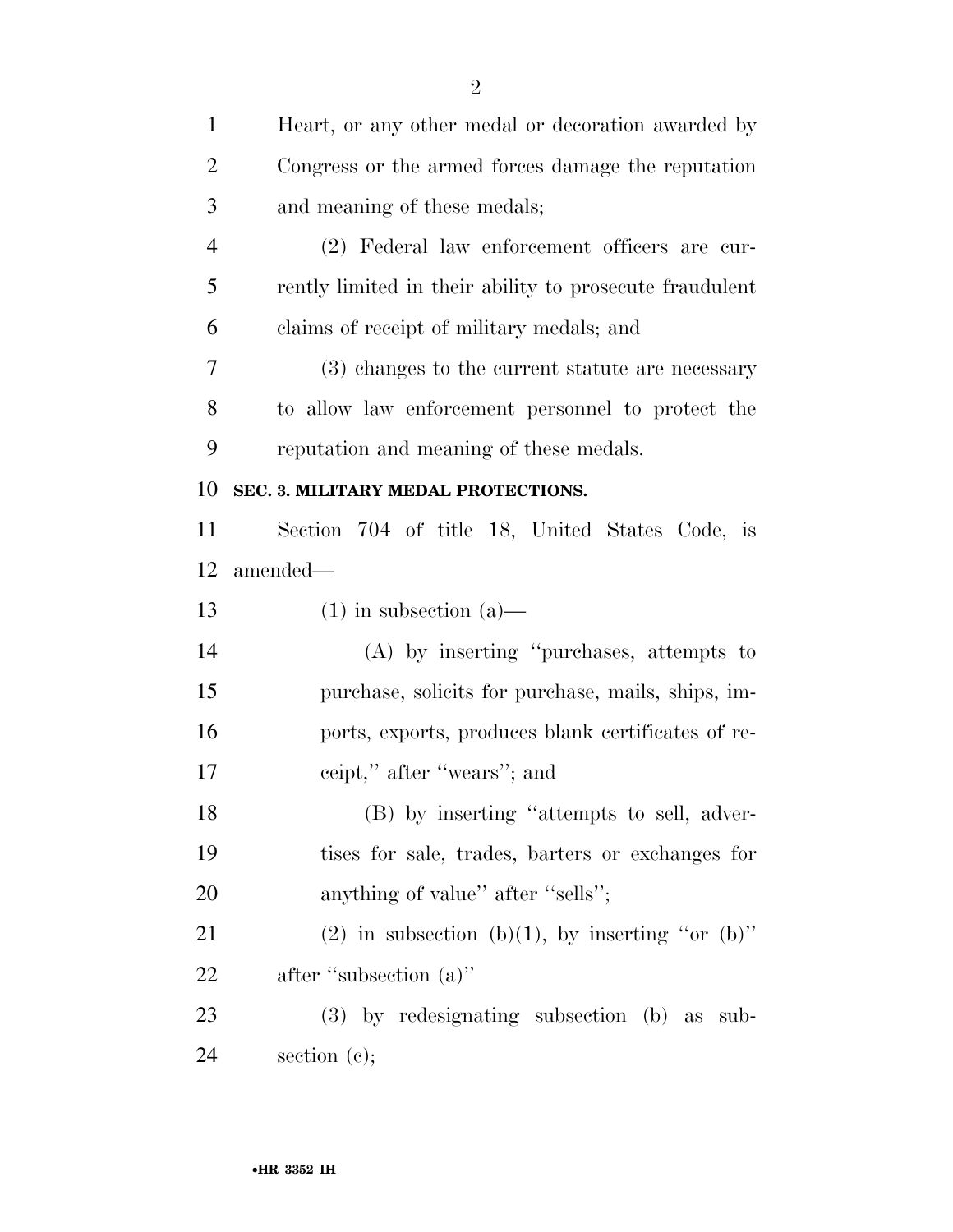(4) by inserting after subsection (a) the fol-lowing:

 ''(b) FALSE CLAIMS ABOUT RECEIPT OF MILITARY MEDALS.—Whoever falsely represents himself or herself, verbally or in writing, to have been awarded any decora- tion or medal authorized by Congress for the armed forces of the United States, or any of the service medals or badges awarded to the members of such forces, or the rib- bon, button, or rosette of any such badge, decoration or medal, or any colorable imitation thereof shall be fined under this title or imprisoned not more than six months, or both.''; and

(5) by adding at the end the following:

 ''(d) OTHER MEDALS.—If a decoration or medal in- volved in an offense under subsection (a) or (b) is a Dis- tinguished Service Cross awarded under Section 3742 of title 10, an Air Force Cross awarded under section 8742 of section 10, a Navy cross awarded under section 6242 of title 10, a silver star awarded under section 3746, 6244, or 8746 of title 10, or a Purple Heart awarded under sec- tion 1129 of title 10, or any replacement or duplicate medal as authorized by statute, in lieu of the punishment provided in that subsection, the offender shall be fined